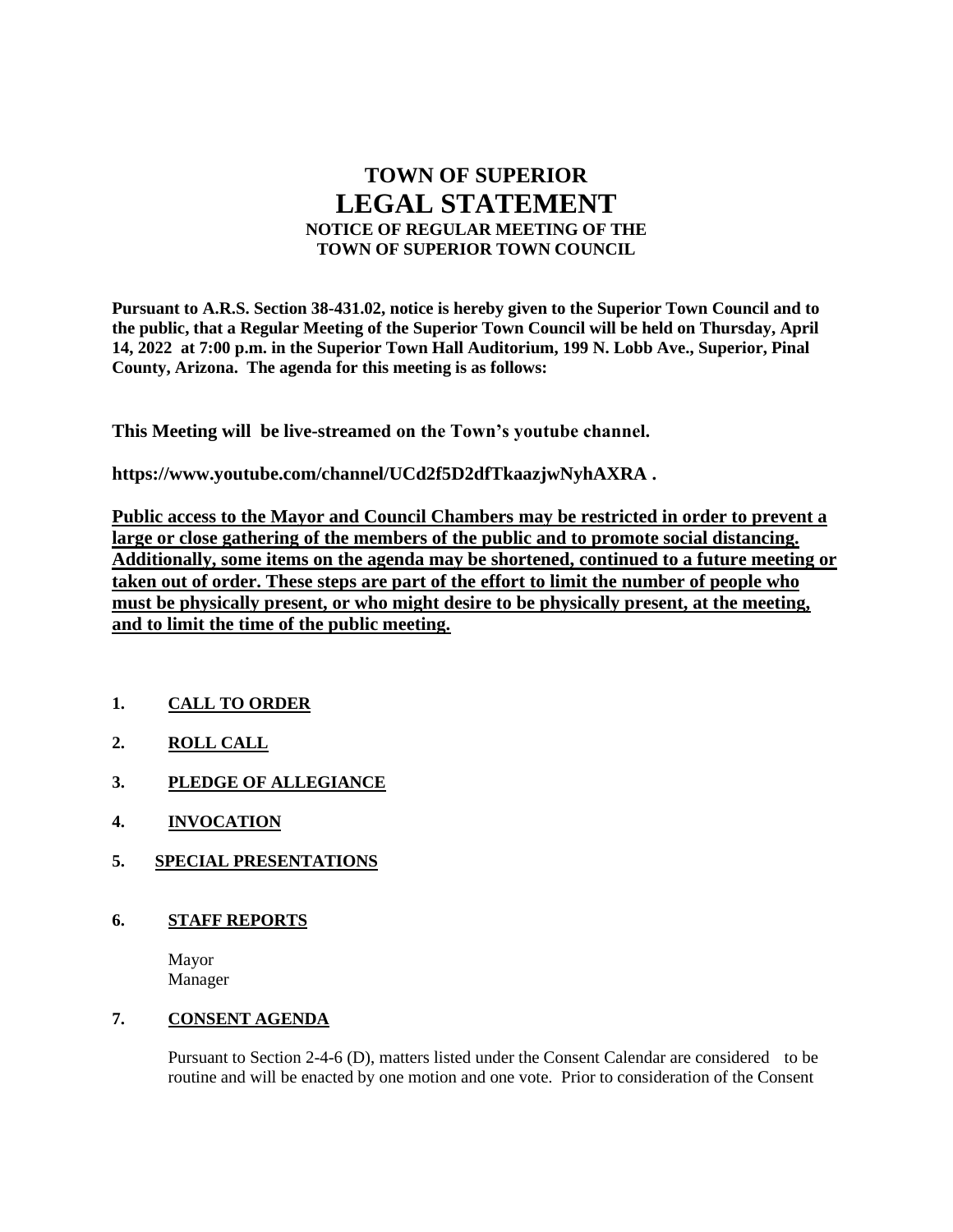## **Town of Superior Regular Meeting April 14, 2022 Page 2 of 5**

Agenda, the Mayor will ask whether any members of the Council request any item be removed from the Consent Agenda for separate discussion.

- 1. Approval of Minutes of Regular Town Council Meeting on March 10, 2022.
- 2. Approval of Public Safety Personnel Retirement System Pension Funding Policy. The intent of this policy is to clearly communicate the Council's pension funding objectives and it's commitment to our employees and the sound financial management of the Town and to comply with new statutory requirements of Laws 2018, Chapter 112.
- 3. Approval of the IT Support Agreement between the Town of Superior and AZ TeckNet, LLC. The flat monthly fee has been raised from a flat monthly fee of \$800 to \$1,000 for all services .
- 4. Approval of IGA between the Town of Superior, a municipal corporation of the State of Arizona ("Town") and the Superstition Fire and Medical District, an Arizona Fire District existing pursuant to the authority of Title 48, Chapter 5 of the Arizona State Revised Statutes ("SFMD") and collectively referred to as Parties. Whereas, it is the desire of SFMD and the Town to jointly exercise their powers pursuant to A.R.S. Sec. 11-952 and 48-805(B) to enter into an Intergovernmental Agreement (IGA) for Fleet Maintenance Services to be provided by SFMD to Superior Fire Department upon the terms and conditions as set forth in this Agreement.
- 5. Approval of Town of Superior Alcohol Beverage Permit for Victoria Quiroz for a Birthday Party at US Highway 60 Park on March 26, 2022 from 2:00 PM to 6:00 PM.
- 6. Approval of Town of Superior Alcohol Beverage Permit for Merlinda Provencio for a Birthday Party at Besich Park located on Main Street on Saturday, April 30, 2022 from 2:00 PM to 9:00 PM.
- 7. Approval of Arizona Department of Liquor License and Control Special Event License Application for Emily Smolenski for an event at the Boyce Thompson Arboretum located at 37615 E. Arboretum Way, Superior, AZ 85173 on Sunday, May 8, 2022 from 10:30 AM to 1:00 PM.
- 8. Approval of Arizona Department of Liquor License and Control for Francisco Valenzuela Moreno /Red Bear Outfitters for an Event located at Rose's Roses, 203 Main Street, Superior, AZ on Saturday, May 14, 2022 from 11:00 AM to 11:00 PM.
- 9. Approval of Town of Superior Alcohol Beverage Permit for Monica Ybarra for a Birthday Party at the Magma Club on Saturday, September 3, 2022 from 3:00 PM to 1:00 AM.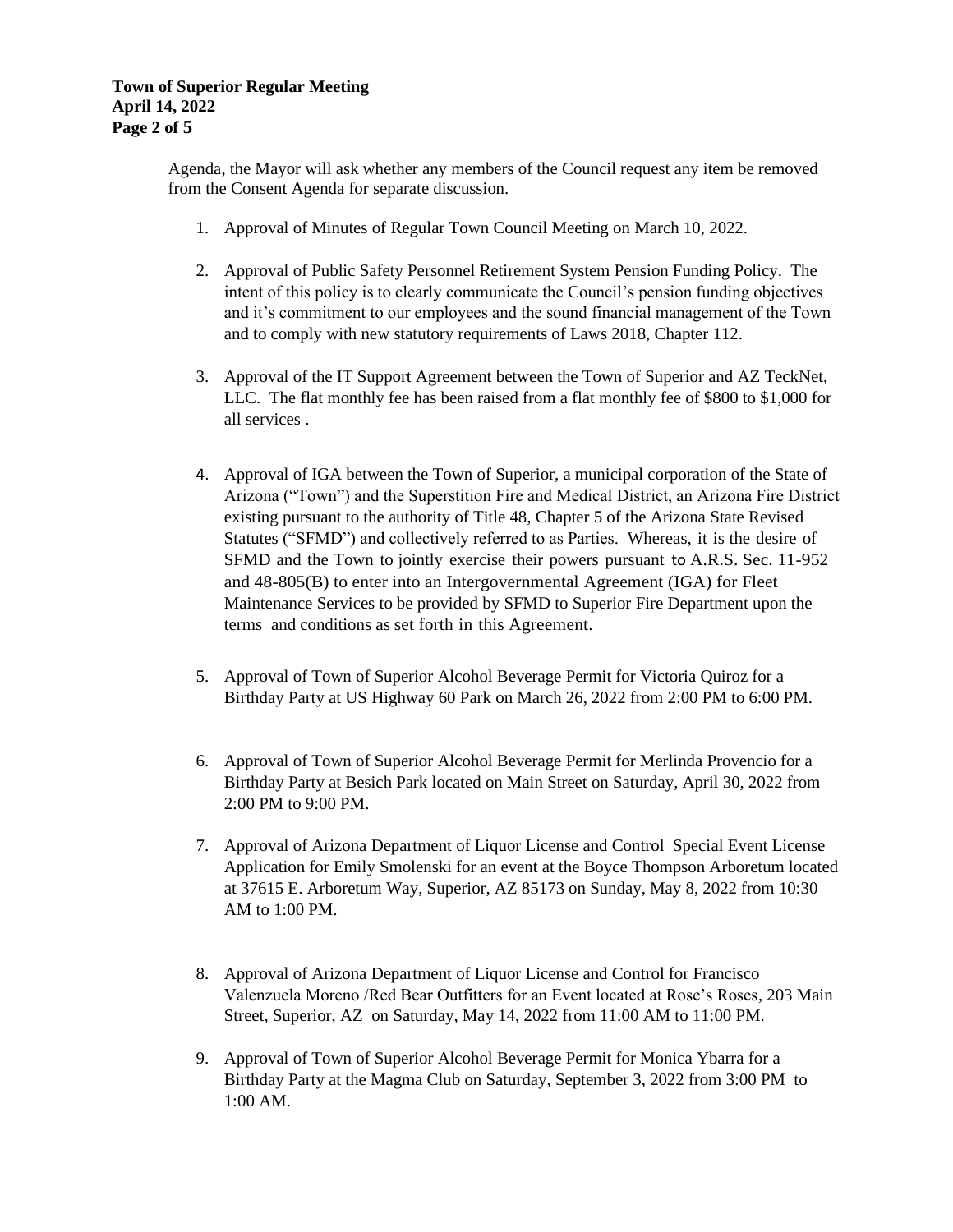**Town of Superior Regular Meeting April 14, 2022 Page 3 of 5**

- 10. Approval of Town of Superior Alcohol Beverage Permit for Jeremy Turner for an event, The Superstition Radio Control Helicopter Association (SRCHA) Southwest Heli Rodeo, located at the Superior Airport, US Highway 60 and Airport Road, on November 11-13, 2022 from 6:00 AM to 12:00 AM.
- 11. Department Reports: Fire Police Public Works Library Senior Center **Sanitation** Town Engineer **APPROVED**

### **8. NEW BUSINESS**

- A. Work Session #1 to discuss the 2022-2023 Fiscal Year Budget.
- B. Discussion/Possible Approval of Resolution No. 2022-648, **A RESOLUTION OF THE MAYOR AND TOWN COUNCIL OF THE TOWN OF SUPERIOR AUTHORIZING THE SETTING OF FEES FOR CEMETERY SERVICES.** Action Item No. 1

#### **APPROVED**

- C. Discussion/Possible Approval to accept bid for non-viable remanent property located in the 100 Block of Old Phoenix Road, Superior, AZ 85173. Action Item 2 **APPROVED**
- D. Discussion/Possible Approval of Resolution No. 2022-646, **RESOLUTION OF THE MAYOR AND TOWN COUNCIL OF TOWN OF SUPERIOR, ARIZONA SUPPORTING RESOLUTION COPPER'S EQUALIZATION PAYMENT USE FOR ACQUISITION OF LAND FOR CONSERVATION AND/OR OPEN SPACE PURPOSES IN THE SUPERSTITION FOOTHILLS AREA** Action Item No. 3 **APPROVED**
- E. Discussion/Consideration of Acceptance of resignation of Frank Alanis as Chief of Police and set the Resignation date. Action Item No. 4 **APPROVED**
- F. Discussion/Consideration of acceptance of contract with Strategic Government Resources (SGR) to supply a Chief of Police for the Town of Superior and set the date contract begins. Action Item No. 5 **APPROVED**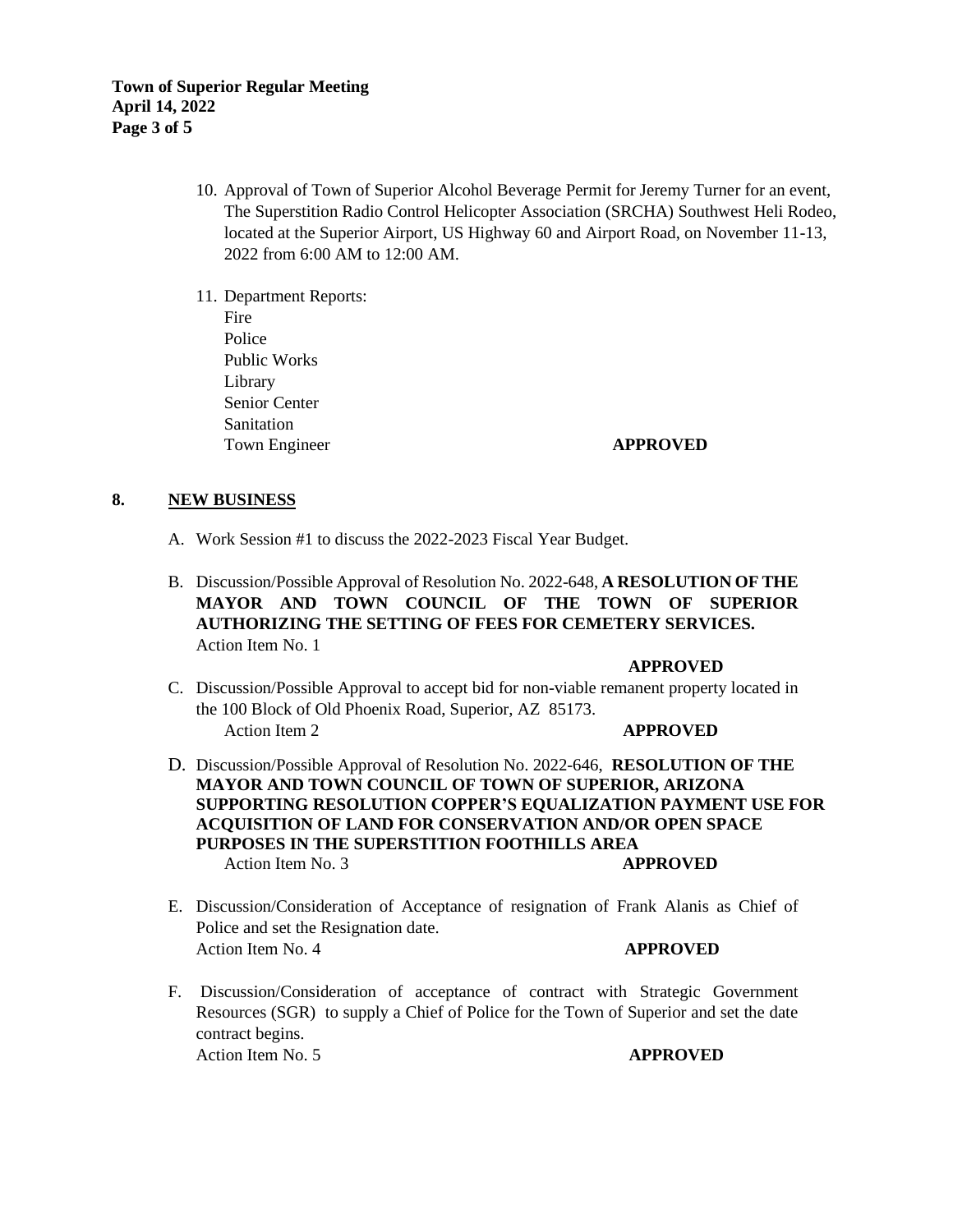- G. Discussion/Possible Approval of Contract Renewal for Town Manager Todd Pryor. Action Item No. 6 **APPROVED**
- H. Discussion/Possible Approval of Resolution No. 2022-649 **A RESOLUTION OF THE MAYOR AND TOWN COUNCIL OF THE TOWN OF SUPERIOR, ARIZONA, ADOPTING A FAIR HOUSING POLICY, MAKING KNOWN ITS COMMITMENT TO THE PRINCIPLE OF FAIR HOUSING, AND DESCRIBING ACTIONS IT SHALL UNDERTAKE TO AFFIRMATIVELY FURTHER FAIR HOUSING**

Action Item No. 7 **APPROVED** 

# **9. CALL TO THE PUBLIC**

A. Any citizen desiring to speak on a matter that is not scheduled on this agenda may do so at this time. Comments may be limited to three minutes per person and shall be addressed to the Town Council as a whole, and not to any individual member. Issues raised shall be limited to those within the jurisdiction of the Town Council. Pursuant to the Arizona Open Meeting Law, the Town Council cannot discuss or act on items presented at this time.

**B. At the conclusion of the call to the public, individual Town Council members may (1) respond to criticism made by those who have spoken; (2) ask staff to review a matter; or (3) ask that a matter be put on a future agenda.**

### **10. EXECUTIVE SESSION**

- A. Confidentiality Statement
- B. Pursuant to A.R.S. '38-431.03 (A)(1), (3) and (4) performance evaluation including discussion and/or negotiation of salary and/or an employment contract of a public officer – Chief of Police, including legal advice (if requested by Town Council) with Town Attorney and possible contract negotiations.
- C. Pursuant to A.R.S. '38-431.03 (A)(1), (3) and (4) performance evaluation including discussion and/or negotiation of salary and/or an employment contract of a public officer – Town Manager, including legal advice (if requested by Town Council) with Town Attorney and possible contract negotiations.

### **11. REGULAR SESSION**

- **12. A. Direct Town Manager, Town Attorney, Town Staff Counsel to Proceed as Directed in Executive Session.**
- **13. SUMMARY OF CURRENT EVENTS**